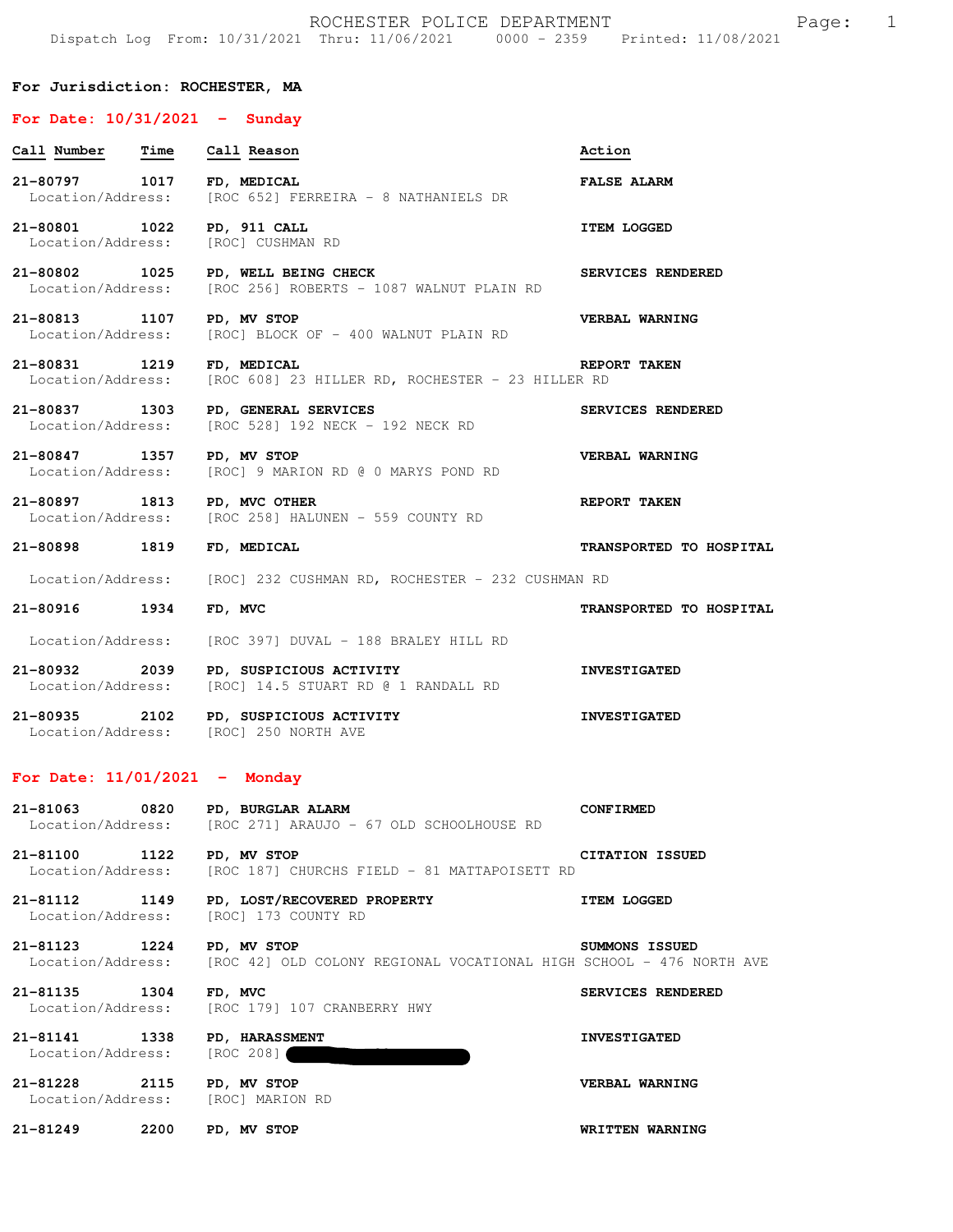|                                                    | ROCHESTER POLICE DEPARTMENT<br>Dispatch Log From: 10/31/2021 Thru: 11/06/2021 0000 - 2359 Printed: 11/08/2021                                    | $\overline{\phantom{0}}^2$<br>Page: |  |
|----------------------------------------------------|--------------------------------------------------------------------------------------------------------------------------------------------------|-------------------------------------|--|
|                                                    | Location/Address: [ROC] 113 WALNUT PLAIN RD @ 116 MARYS POND RD                                                                                  |                                     |  |
| 21-81261 2230                                      | PD, MV STOP<br>Location/Address: [ROC 31] ROCHESTER HIGHWAY DEPT - 200 RYDER RD                                                                  | VERBAL WARNING                      |  |
| 21-81266 2240 PD, MV STOP                          | Location/Address: [ROC] 200 BRALEY HILL RD                                                                                                       | VERBAL WARNING                      |  |
| For Date: $11/02/2021$ - Tuesday                   |                                                                                                                                                  |                                     |  |
| 21-81362 0742                                      | FD, FIRE ALARM<br>Location/Address: [ROC] 28 WOODLAND RD                                                                                         | <b>FALSE ALARM</b>                  |  |
|                                                    | SERVICES RENDERED<br>21-81367 0824 PD, GENERAL SERVICES<br>Location/Address: [ROC 42] OLD COLONY REGIONAL VOCATIONAL HIGH SCHOOL - 476 NORTH AVE |                                     |  |
| 21-81399 1128                                      | FD, MVC<br>Location/Address: [ROC] 37 ROBINSON RD                                                                                                | SERVICES RENDERED                   |  |
|                                                    | 21-81401 1157 PD, ANIMAL CONTROL                                                                                                                 | <b>REPORT TAKEN</b>                 |  |
| 21-81404 1225                                      | <b>ITEM LOGGED</b><br>PD, ANIMAL CONTROL<br>Location/Address: [ROC] MIDDLEBORO TOWN LINE - WALNUT PLAIN RD                                       |                                     |  |
| 21-81424 1508                                      | SERVICES RENDERED<br>PD, GENERAL SERVICES<br>Location/Address: [ROC 128] SEASONS CORNER MARKET - 8 CRANBERRY HWY                                 |                                     |  |
| 21-81430 1538                                      | FD, MEDICAL                                                                                                                                      | TRANSPORTED TO HOSPITAL             |  |
| Location/Address:                                  | [ROC 128] SEASONS CORNER MARKET - 8 CRANBERRY HWY                                                                                                |                                     |  |
| 21-81470 1901<br>Location/Address: [ROC] COUNTY RD | PD, MV STOP                                                                                                                                      | VERBAL WARNING                      |  |
| 21-81475 1935 FD, FIRE ALARM                       | Location/Address: [ROC] 19 RANDALL RD                                                                                                            | SERVICES RENDERED                   |  |
| 21-81497 2145 PD, MV STOP                          | Vicinity of: [ROC 115] COVANTA SEMASS - 141 CRANBERRY HWY                                                                                        | VERBAL WARNING                      |  |
| 21-81508 2212 PD, MV STOP                          | Location/Address: [ROC] 350 BRALEY HILL RD @ 96 NORTH AVE                                                                                        | <b>VERBAL WARNING</b>               |  |
| 21-81513 2217 PD, MV STOP                          | Location/Address: [ROC] 285 COUNTY RD @ 537 HIGH ST                                                                                              | VERBAL WARNING                      |  |
| For Date: $11/03/2021$ - Wednesday                 |                                                                                                                                                  |                                     |  |
| 21-81573 0128                                      | PD, MV STOP<br>Location/Address: [ROC 136] QUITICUS SOLAR FARM - 33 NORTH AVE                                                                    | VERBAL WARNING                      |  |
|                                                    | 21-81613 0702 PD, ANIMAL CONTROL<br>Location/Address: [ROC] 326 NECK RD                                                                          | ITEM LOGGED                         |  |
| 21-81614 0708<br>Location/Address:                 | SERVICES RENDERED<br>PD, ROAD HAZARD<br>[ROC 42] OLD COLONY REGIONAL VOCATIONAL HIGH SCHOOL - 476 NORTH AVE                                      |                                     |  |
| 21-81618 0733                                      | PD, 911 CALL<br>Location/Address: [ROC 52] ROCHESTER MEMORIAL SCHOOL - 16 PINE ST                                                                | <b>ITEM LOGGED</b>                  |  |
| 21-81623 0801<br>Location/Address:                 | PD, ROAD HAZARD<br>[ROC] HISTORICAL SOCIETY - COUNTY RD                                                                                          | <b>INVESTIGATED</b>                 |  |
| 21-81625 0814                                      | PD, ANIMAL CONTROL<br>Location/Address: [ROC] AREA OF 788 - COUNTY RD                                                                            | <b>ITEM LOGGED</b>                  |  |
| 21-81642<br>1001                                   | PD, RADAR TRAFFIC PATROL                                                                                                                         | <b>ITEM LOGGED</b>                  |  |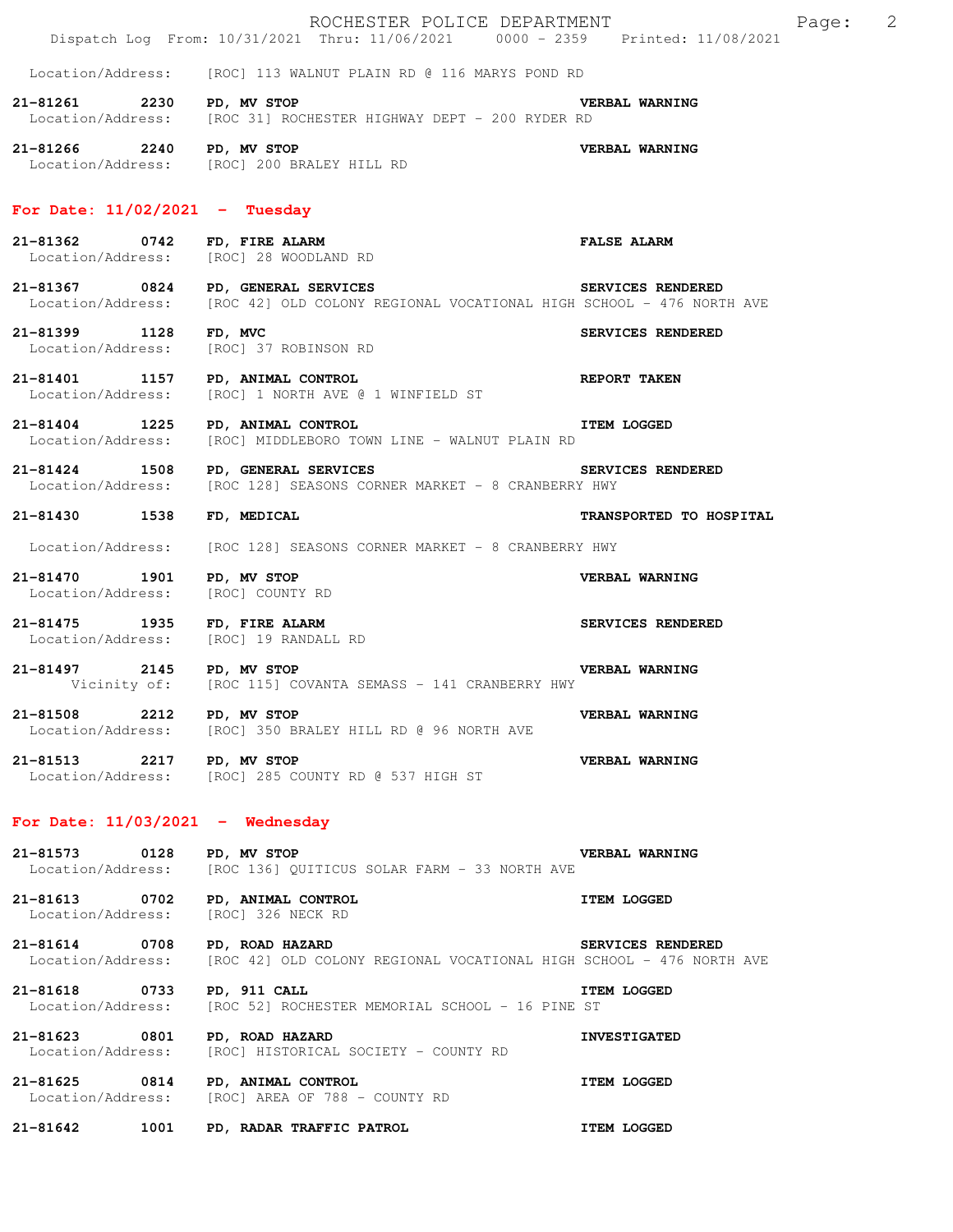|                                                                         | ROCHESTER POLICE DEPARTMENT<br>Dispatch Log From: 10/31/2021 Thru: 11/06/2021 0000 - 2359 Printed: 11/08/2021 | 3<br>Page:            |
|-------------------------------------------------------------------------|---------------------------------------------------------------------------------------------------------------|-----------------------|
|                                                                         | Location/Address: [ROC] 800 WALNUT PLAIN RD                                                                   |                       |
| 21-81674 1134 PD, GENERAL SERVICES                                      | ITEM LOGGED<br>Location/Address: [ROC 1] ROCHESTER POLICE STATION - 29 DEXTER LN                              |                       |
| 21-81692 1249                                                           | 21-81692 1249 PD, WELL BEING CHECK<br>Location/Address: [ROC 247] DECKER - 405 NECK RD                        | SERVICES RENDERED     |
| 21-81713 1428 PD, GENERAL SERVICES                                      | ITEM LOGGED<br>Location/Address: [ROC 1] ROCHESTER POLICE STATION - 29 DEXTER LN                              |                       |
| 21-81735 1648                                                           | PD, ASSIST OTHER AGENCY<br>[ROC] BRALEY HILL RD<br>Location/Address: [ROC] BRALEY HILL RD                     |                       |
| 21-81748 1823 PD, MV STOP                                               | <b>VERBAL WARNING</b><br>Location/Address: [ROC] 116 MARYS POND RD @ 113 WALNUT PLAIN RD                      |                       |
| 21-81751 1839                                                           | PD, MV STOP<br>Location/Address: [ROC] 230 CLAPP RD @ 219 MARYS POND RD                                       | <b>VERBAL WARNING</b> |
| 21-81753 1845 PD, ANIMAL CONTROL                                        | SERVICES RENDERED<br>Location/Address: [ROC] 116 MARYS POND RD @ 113 WALNUT PLAIN RD                          |                       |
| 21-81757 1854 PD, MV STOP                                               | Location/Address: [ROC] 140 HILLER RD @ 271 MARYS POND RD                                                     | <b>ITEM LOGGED</b>    |
| 21-81758 1903 FD, FIRE ALARM                                            | Location/Address: [ROC] 200 MATTAPOISETT RD                                                                   | <b>INVESTIGATED</b>   |
| 21-81786 2138 FD, MEDICAL                                               |                                                                                                               | <b>UNFOUNDED</b>      |
|                                                                         | Location/Address: [ROC 128] SEASONS CORNER MARKET - 8 CRANBERRY HWY                                           |                       |
| For Date: $11/04/2021$ - Thursday                                       |                                                                                                               |                       |
| 21-81907 0453 PD, ANIMAL CONTROL<br>Location/Address: [ROC] 369 NECK RD |                                                                                                               | <b>INVESTIGATED</b>   |
| 21-81914<br>0711                                                        | PD, RADAR TRAFFIC PATROL <b>AREA</b> SERVICES NOT REQUIRED                                                    |                       |
|                                                                         | Location/Address: [ROC 114] NORTH ROCHESTER CONGREGATIONAL CHURCH - 247 NORTH AVE                             |                       |
| 21-81924 0826<br>Location/Address:                                      | PD, ANIMAL CONTROL<br>[ROC] 423 NECK RD                                                                       | <b>ITEM LOGGED</b>    |
| 21-81946 1030<br>Location/Address:                                      | PD, MV STOP<br>[ROC] 281 NECK RD                                                                              | VERBAL WARNING        |
| 21-81948 1045<br>Location/Address:                                      | FD, MEDICAL<br>[ROC 8] ROCHESTER SENIOR CENTER - 67 DEXTER LN                                                 | SERVICES RENDERED     |
| 21-81991 1514<br>Location/Address:                                      | PD, MV STOP<br>[ROC] 305 BRALEY HILL RD                                                                       | VERBAL WARNING        |
| 21-82001 1629<br>Location/Address:                                      | PD, ANIMAL CONTROL<br>[ROC] 437 COUNTY RD                                                                     | <b>INVESTIGATED</b>   |
| 21-82031 1853<br>Location/Address:                                      | PD, MV STOP<br>[ROC] HILLER BRIDGE - MARYS POND RD                                                            | <b>INVESTIGATED</b>   |
| 21-82052 2015<br>Location/Address:                                      | PD, MV STOP<br>[ROC] 88 NORTH AVE                                                                             | VERBAL WARNING        |

## **For Date: 11/05/2021 - Friday**

**21-82157 0242 PD, SUSPICIOUS ACTIVITY SERVICES RENDERED**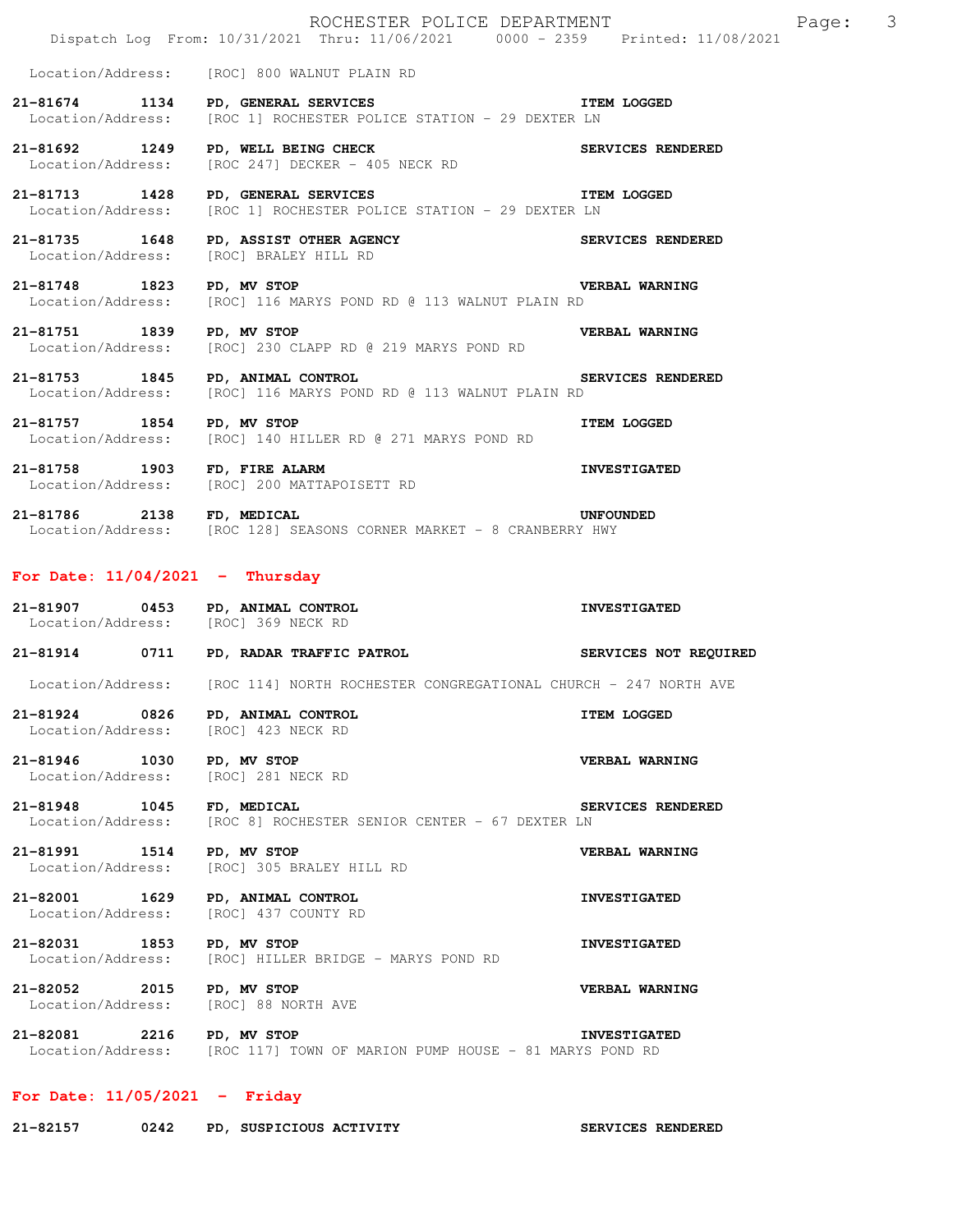|                                                                       | ROCHESTER POLICE DEPARTMENT<br>Dispatch Log From: 10/31/2021 Thru: 11/06/2021 0000 - 2359 Printed: 11/08/2021                              |                       | Page: | 4 |
|-----------------------------------------------------------------------|--------------------------------------------------------------------------------------------------------------------------------------------|-----------------------|-------|---|
|                                                                       | $Location/Address:$ [ROC 56] $LLOYDS$ MARKET - 4 HARTLEY RD                                                                                |                       |       |   |
| 21-82179 0519 FD, OUTSIDE SMOKE<br>Location/Address: [ROC] 13 COLE DR |                                                                                                                                            | <b>INVESTIGATED</b>   |       |   |
| Location/Address: [ROC] 541 NORTH AVE                                 | 21-82203 0854 PD, INVESTIGATION                                                                                                            | <b>INVESTIGATED</b>   |       |   |
| 21-82213 1006 PD, MV STOP                                             | Location/Address: [ROC] JUST NORTH OF HIGH SCHOOL - NORTH AVE                                                                              | <b>VERBAL WARNING</b> |       |   |
| 21-82225 1043 PD, 911 CALL                                            | Location/Address: [ROC] 231 VAUGHAN HILL RD                                                                                                | <b>CONFIRMED</b>      |       |   |
| 21-82239 1137<br>Location/Address:                                    | REPORT TAKEN<br>PD, GENERAL SERVICES<br>[ROC 42] OLD COLONY REGIONAL VOCATIONAL HIGH SCHOOL - 476 NORTH AVE                                |                       |       |   |
| 21-82242 1210<br>Location/Address:                                    | FD, FIRE ALARM<br>[ROC 461] NEW BEDFORD WASTE - 48 CRANBERRY HWY                                                                           | <b>ITEM LOGGED</b>    |       |   |
| 21-82247 1240<br>Location/Address:                                    | PD, ANIMAL CONTROL<br>[ROC] 31 OLD SCHOOLHOUSE RD                                                                                          | <b>ITEM LOGGED</b>    |       |   |
| 21-82248 1300 PD, FOLLOW UP                                           | Location/Address: [ROC 42] OLD COLONY REGIONAL VOCATIONAL HIGH SCHOOL - 476 NORTH AVE                                                      | SERVICES RENDERED     |       |   |
| 21-82278 1519 PD, GENERAL SERVICES                                    | Location/Address: [ROC] 193 NEW BEDFORD RD                                                                                                 | <b>ITEM LOGGED</b>    |       |   |
| 21-82284 1532 PD, MV STOP                                             | Location/Address: [ROC] 566 ROUNSEVILLE RD @ 630 NEW BEDFORD RD                                                                            | <b>VERBAL WARNING</b> |       |   |
| 21-82310 1721 PD, MV STOP<br>Location/Address: [ROC] 105 MARION RD    |                                                                                                                                            | VERBAL WARNING        |       |   |
|                                                                       | 21-82344 1922 PD, LOST CAT<br>Location/Address: [ROC] 128 MARION RD                                                                        | <b>ITEM LOGGED</b>    |       |   |
|                                                                       | 21-82347 1931 PD, SUSPICIOUS ACTIVITY SERVICES RENDERED<br>Location/Address: [ROC 36] ROCHESTER GOLF CLUB - CLUBHOUSE - 323 ROUNSEVILLE RD |                       |       |   |
| 21-82378 2101<br>Location/Address:                                    | PD, MV STOP<br>[ROC 155] CRANBERRY BOGS - OPPOSITE BOAT RAMP - 516 NECK RD                                                                 | VERBAL WARNING        |       |   |
| 21-82379<br>2105<br>Location/Address:                                 | PD, SUSPICIOUS ACTIVITY<br>[ROC 189] LEONARDS POND - 283 MARYS POND RD                                                                     | SERVICES RENDERED     |       |   |
| 21-82383 2126                                                         | FD, MEDICAL                                                                                                                                | SERVICES NOT REQUIRED |       |   |
| Location/Address:                                                     | [ROC] 256 ALLEY RD, ROCHESTER - 256 ALLEY RD                                                                                               |                       |       |   |
| 21-82389 2141 PD, MV ERRATIC                                          | Location/Address: [ROC 687] 185 PIERCE ST                                                                                                  | <b>INVESTIGATED</b>   |       |   |
| For Date: $11/06/2021$ - Saturday                                     |                                                                                                                                            |                       |       |   |
| Location/Address:                                                     | 21-82491 0213 PD, SUSPICIOUS ACTIVITY<br>[ROC 189] LEONARDS POND - 283 MARYS POND RD                                                       | SERVICES RENDERED     |       |   |
| Location/Address: [ROC] 153 COUNTY RD                                 | 21-82493 0227 PD, SUSPICIOUS ACTIVITY                                                                                                      | SERVICES RENDERED     |       |   |
| 21-82542 0944<br>Location/Address:                                    | PD, MV STOP<br>[ROC 682] 127 MARYS POND RD                                                                                                 | VERBAL WARNING        |       |   |
| 21-82554 1107 PD, NOISE COMPLAINT                                     | Location/Address: [ROC] 33 ANDREW BURKE LN                                                                                                 | <b>INVESTIGATED</b>   |       |   |
| 21-82619<br>1629                                                      | PD, NOISE COMPLAINT                                                                                                                        | SERVICES RENDERED     |       |   |